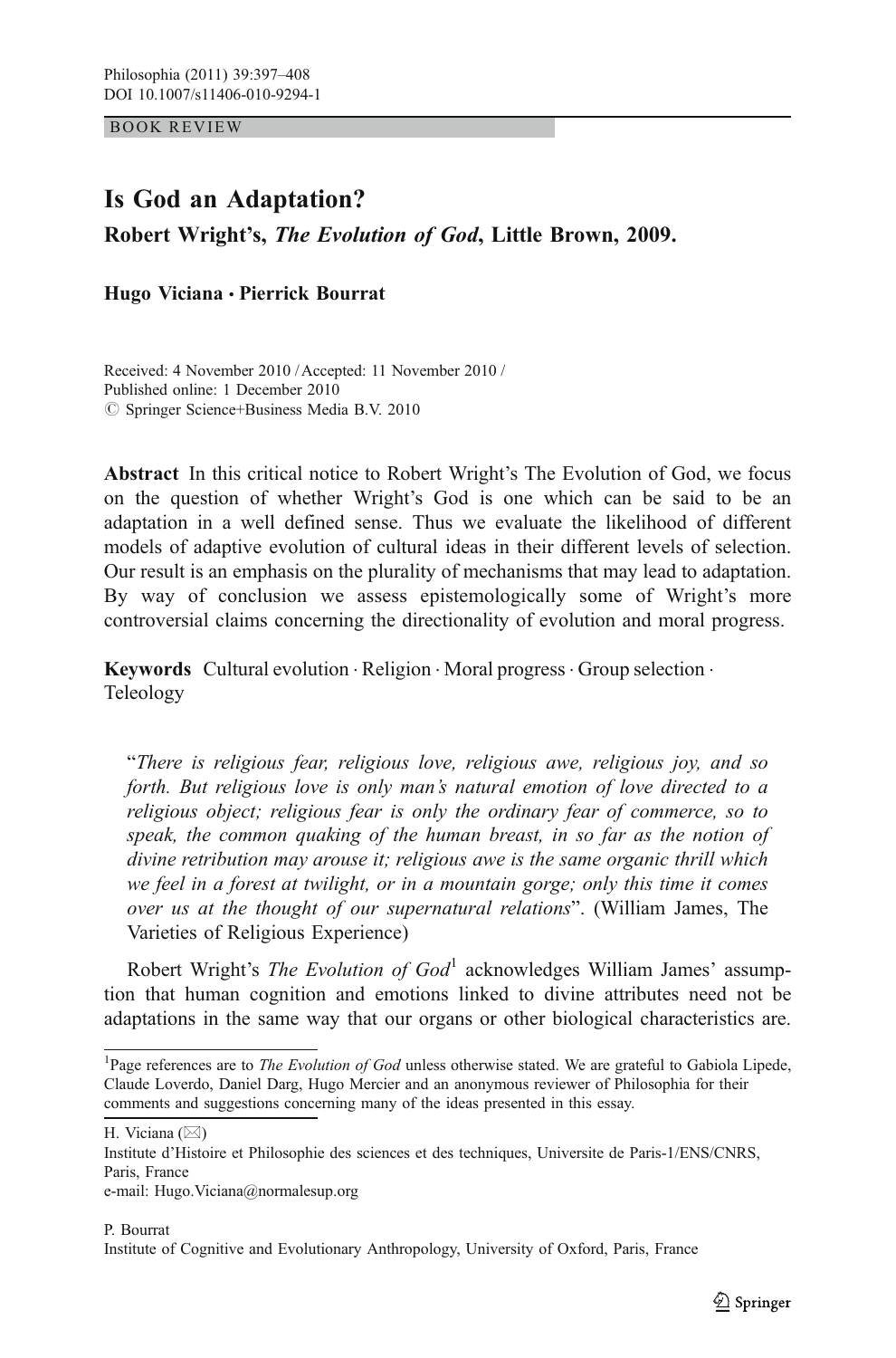This would appear to render the quest for the "God gene", or the "innate module of God" in the brain, ill-founded. This does not, however, render an evolutionary contribution futile. Indeed, the study of the evolved characteristics of these emotions and cognitive systems could inform us about how they work in religious contexts.

In this critical notice on Wright's new book, we maintain that religious forms related to the belief in God can also be considered adaptations within certain specified limits and hence they can be fruitfully studied under the aegis of a cultural adaptationist program. Indeed, beyond its focus on religion as a "by-product" at the level of biological evolution The Evolution of God goes on to construe a case for the role of natural selection in the evolution of religious forms at the level of "cultural evolution". Furthermore, while some scholars in the humanities fear a kind of theoretical imperialism from the natural sciences, Wright's approach serves to illustrate that an evolutionary framework is not necessarily anhistorical in thrust.

#### Religion as a Population Phenomenon

The book mainly details the step-by-step emergence of state religions<sup>2</sup> and monotheism as artefactual devices—i.e.,created by many generations of individual shamans, prophets, believers and politicians—used to solve the problem of cooperation for populations increasing in numbers . According to Wright's 500 page account this occurs only ever infrequently as the consequence of pure and unique theological innovation. Rather, the supernatural entities invoked are variational entities that tend to be modified by countless individuals in relation to certain human needs and aspirations. In a nutshell, these variations can be represented as strategies in an evolving population. As in his previous book, Nonzero, Wright focuses on the evolved rationale of enlarging the spectrum of possibilities of non-zero-sum interactions. In current evolutionary game theory, nonzero-sum games are defined by payoff structures in which the gain of a participant does not necessarily correspond to the loss of another participant. The Evolution of God is thus an attempt to understand religious forms as a population phenomenon.

Wright's thesis is that historically religion happened to play a central role in bringing to light opportunities for cooperation. Although religion can sometimes act to legitimate the most horrendous crimes, as the author unfailingly describes, the book traces the changing interpretation of religious teachings of the type "Love thy

<sup>&</sup>lt;sup>2</sup> It should be noted that attempting to account for the evolution of God and religions presupposes not only that these entities change but also that there is a certain commonality between their distinctive and separate manifestations, something that links, for example, the hunter-gatherer's belief in spirits with the organized religions of theologians , the castes of priests, or the New-Age spiritualities. Suffice it to say that this is a controversial matter. Anthropologist Maurice Bloch once said that explaining religion as a natural property of the human psyche amounts to something similar to explaining the British House of Lords as a natural property of our species (Whitehouse [2010](#page-11-0)). Both religion and the House of Lords are human institutions and both rely on distinctive elements of our evolved human psyche in different ways. The wide spectrum of practices and beliefs that we call "religion" (or the family of beliefs and behaviours related to the supernatural) is not a natural kind in any meaningful sense. Nor is it an entirely conventional kind either. For even if during most of the history of our species as hunter-gatherers a word referring to religion did not even exist, this family-resemblance or polythetic - category of beliefs and behaviours scores high as one of the universal characteristics of known human societies.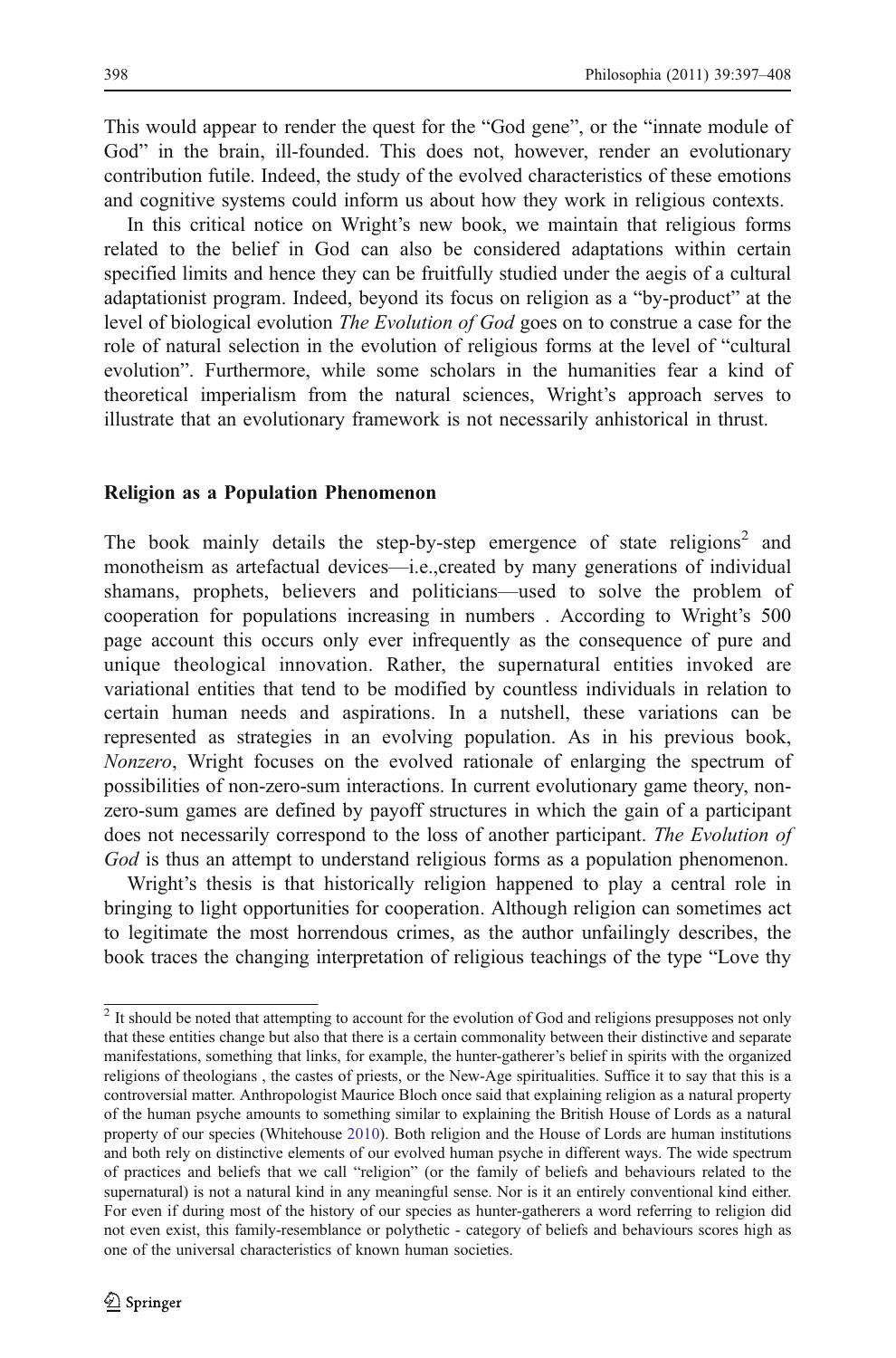neighbour as yourself", which first appeared in the Hebrew Bible but which can be said to have analogues in other state religions appearing at approximately the same time. Wright tries to defend the thesis according to which the history of religion and its progression from ancient times to the present betrays evidence of an "arrow of moral development" (p.432).

As human societies grew and became more interconnected, the opportunities for increased cooperation and respect augmented and new divine attributes were recruited in order to contribute to the motivation for those social exchanges. Wright makes it clear that in hunter-gatherer societies and other forms of social organization that followed, the "holy" or the supernatural was not even especially associated with the "good". Over time, religious commandments like "love thy neighbour" came to mean that one should love... well, one's *neighbour*, and not some unknown people hundreds of kilometers away. According to the author, it is because of both the nature of certain emotions that can be recruited during the act of believing as well as the open ended nature of hermeneutics—the interpretation of the holy—that statements regarding the supernatural have this special power of highlighting the non-zero sumness of certain situations.

The primordial pantheons of hunter-gatherers included many different supernatural figures but rarely "high gods" as we understand them in the monotheistic tradition. Besides, many of the hunter-gatherer religious precepts would strike the modern eye as being amoral. On the one hand, spirits are often concerned with the contravention of rules. On the other hand the rules of the spirits or ancestors often appear arbitrary and capricious. The author goes on to argue that since hunter-gatherer societies are relatively transparent with respect to failures to keep up a reputation, punishment of social deviants is something that can be administered in a rather direct fashion without having recourse to supernatural reinforcement. Kin selection and reciprocity psychology seem to be most of the story in that sort of environment. His explanation for the complexification of religion and religious moral standards stresses the social evolutionist trend that links social structure with the divine structure of those early pantheons. It is, therefore, not by chance that with the specialization of labor a myriad of so-called "departmental gods" also arise often representing the professional divisions of the society. Over time and with the progressive hierarchisation of human societies into agricultural states, the old departmental gods happened to be subordinated in sophisticated narratives and in accordance with political facts on the grounds that as these facts changed they also tended to motivate the fates of the divinities in question.

Wright presents several instances of the diverse roads to monolatry—the cult of one god over others. This is the case for the cult of Marduk, one of the more than twenty divinities that are cited in the code of Hammurabi and that came to prominence as Babylonia became the main political power in Mesopotamia. Or the case of Aten, the Egyptian god who was promoted by Amhenotep IV in the 14th century BE. His is the story of a divine coup d'Etat to debunk the increasingly powerful caste of priests of the god Amun. The author links this event to the growing cosmopolitan ethos of the Egyptian empire at that time.

From this point on, the book focuses mostly on the fate of Western Monotheism and on the rise of the Hebrew God as the story of a variational entity that evolves as a result of the synthesis of previous divinities and the interpretative efforts of prophets and theologians who also have an eye to the facts at hand. In this fashion,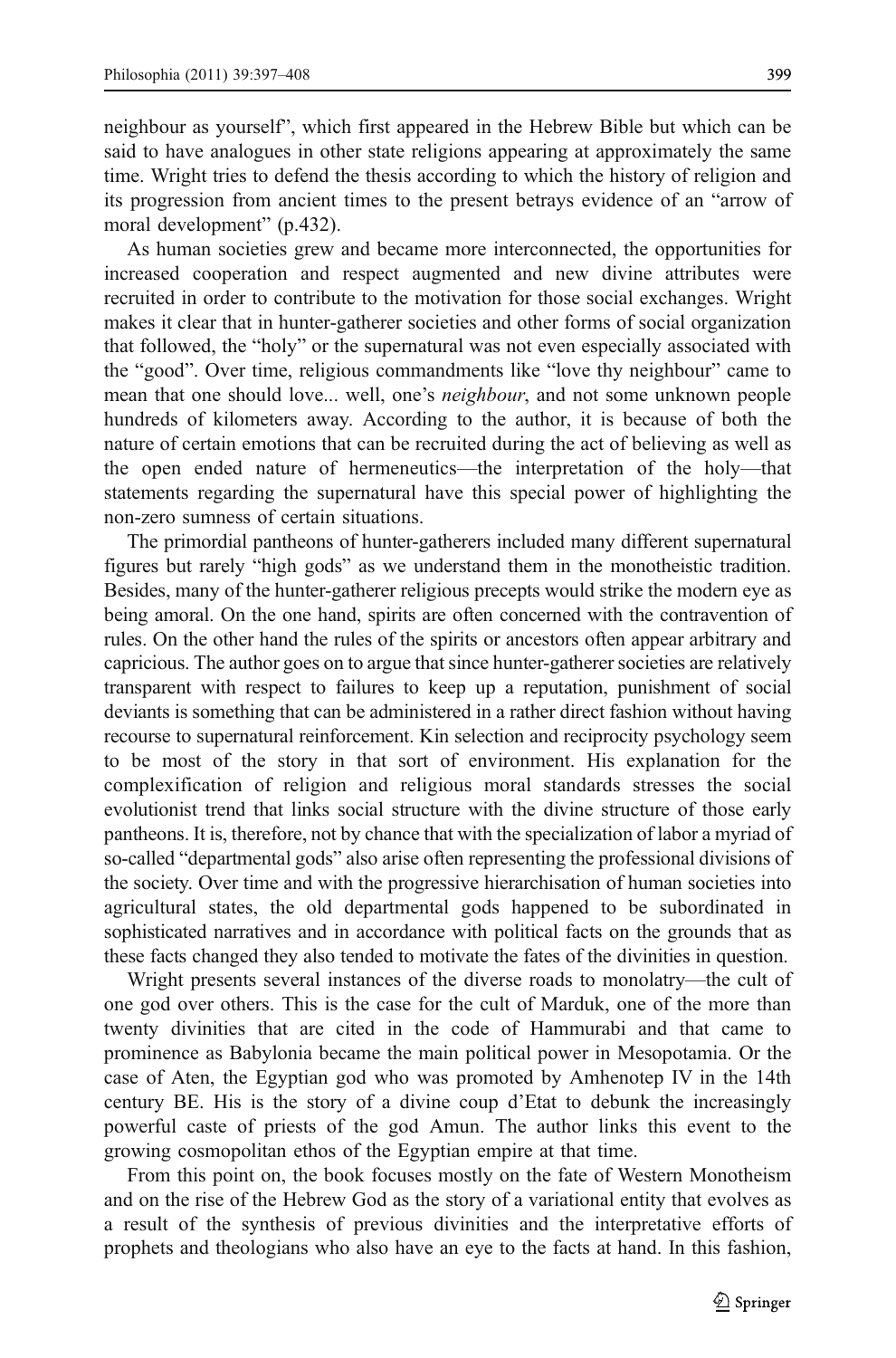The Evolution of God is an attempt to establish the phylogeny of gods such as Yahweh, Allah or the Christian God as described in the doctrine according to Paul. The final chapters of the book are devoted to the prospects of our evolved emotions in dealing with the complex problems posed by the globalization of religion with emphasis placed on the question of its further evolution. Towards the end, Wright treats more profound epistemological questions such as whether we are entitled to posit that evolution has a direction—as in his hypothesis of the moral arrow of evolution—or even what God could mean from a scientific point of view. Wright's God is to be found in the details: the material in the volume is abundant, with numerous and substantial notes based on up-to-date scholarship. In the end, Wright's own words may summarize the spirit of this the "Greatest Story Ever Told": "This is the way moral evolution happens—in ancient Israel, in the Rome of early Christianity, in Muhammad's Arabia, in the modern world: a people's culture adapts to salient shifts in game-theoretical dynamics by changing its evaluation of the moral status of the people it is playing the game with. If the culture is a religious one, this adaptation will involve changes in the way scriptures are interpreted and in the choice of which scriptures to highlight. It happened in ancient times, and it happens now" (p.413).

## In Coordination We Trust

In the following pages we want to stress that the concept of adaptation has a place in the cultural evolution of religion described by Wright and that this yields some optimistic prospects for an evolutionary social science of religion.

Framing Wright's book in terms of "adaptations," is neither trivial nor equivalent to affirming an evolutionary focus. There are ways in which an object could be studied in an evolutionary fashion and yet not be an adaptation at all. This is true of both the field of biology itself as well as the humanities. It must be added that, in our opinion, even developing an "exaptationist program"—i.e., one that focuses more on traits and behaviours as by-products or "spandrels"—obliges us to consider and eventually test adaptationist hypotheses<sup>3</sup> (Andrews et al. [2003\)](#page-11-0).

The use of "adaptation" is not trivial for one could object that despite the extensive use of concepts imported from evolutionary biology, in the end Wright's impressive history of Western monotheism hardly uses any of the methods of cultural phylogenesis or replicator dynamics that have been used in other studies of cultural evolution. Instead, he relies mostly on philological analysis, archaeology and economic history—good old-fashioned methods of the human sciences. This is not, however, a matter of mere terminological imperialism. Wright aspires via evolutionary theory to obtain some form of "causal closure" by basing his explanations not only on cognitive systems and economic processes but also on a more general view about the evolved human nature that sustains these very interactions. In addition, the thesis that brings together the material in the book is

 $\frac{3}{3}$  Otherwise, it may be considered exaptationist "just-so" story-telling. That is, the testing of an alternative hypothesis to adaptationism also requires us to consider and test when possible the adaptationist hypothesis.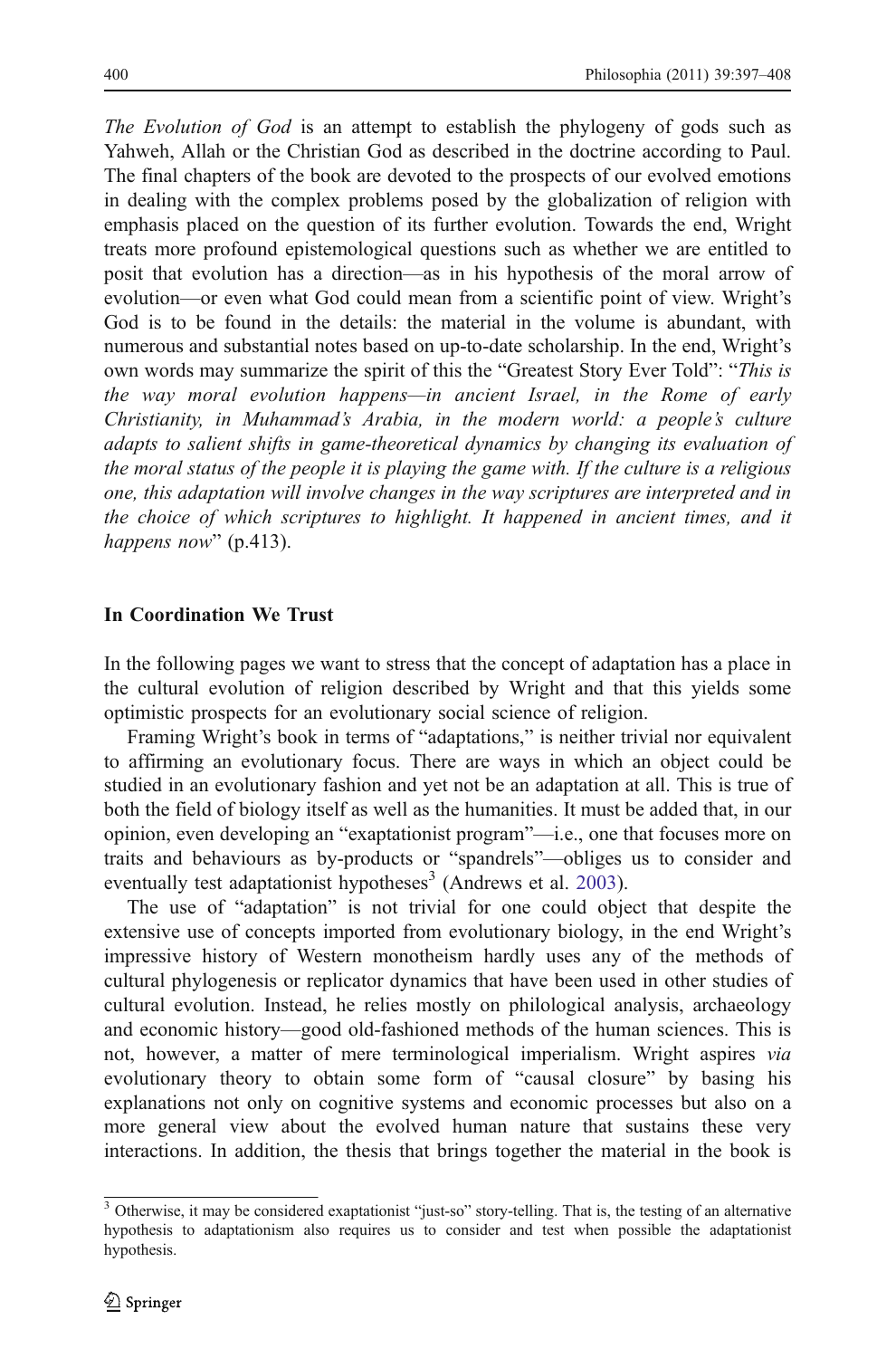certainly an evolutionary one: namely, that important changes in religious forms occur over time in order to accommodate increased opportunities for non-zero-sum cooperation.

The adaptation thus often takes place for increased social coordination with neighbours, theological beliefs thus changing in accordance with the nature of opportunities for social exchange. In that respect, Wright does not maintain that there is an intrinsic—or for some people even biological and "innate"—causal link between beliefs in supernatural agents and increased cooperation in social networks or public good dilemmas—a view that is currently popular and being thoroughly investigated by cognitive psychologists and sociologists (Norenzayan and Shariff [2008\)](#page-11-0). On the contrary, Wright emphasizes the plasticity of beliefs in supernatural agents as well as how these beliefs have been functionally accommodated in certain contexts in order to increase both cooperation and , incidentally, mass murder.

We prefer to use the term "adaptation" instead of "social utility" (also used by Wright) because it is less ambiguous and its use highlights patterns of evolution that do not necessarily serve the welfare of individuals in every case. In spite of its advantages we should nevertheless approach the term adaptation with caution. Firstly, our use of the concept of adaptation clearly does not mean something as precise as in the case of the "biological adaptation" of organisms, a concept backed by a theory, that of evolution by natural selection, which is probably one of the most tested theories in modern science. Such a general and well-tested theory in the study of cultural change does not exist. Rather, we have to rely on piecemeal attempts at explaining cultural phenomena. Secondly, adaptation is not a theoretical term (not even in evolutionary biology) but an interpretation of the theory and models of natural selection. More precisely, it is a shorthand descriptor (Michod [2000\)](#page-11-0). Therefore, in this critical notice we shall specify what this concept means in every case and in reference to which partial models we are applying it. The question as to whether or not God is an adaptation may thus be broken down into at least three questions which we will briefly treat separately.<sup>4</sup>

"God" as an Adaptation at the Level of the Individual

At this level, an adaptation can have a basis in biological or cultural heritability. Adaptation at the biologically heritable level denotes the positive effects on fitness of some genetically heritable capacity for believing in supernatural agents or God in a given environment. This is the most direct meaning of biological adaptation. We do not know of any such heritable capacity that would be specific to religion and Wright follows the evolutionary psychological hypothesis according to which religion is a biological by-product (also called "exaptation") of naturally evolved dispositions for other activities.

<sup>4</sup> Each question will be glossed over in various ways, and for all of them "adaptation" should be understood as referring to a given specific environment. One should notice also that when we use the term "God", we mean here more generally "the belief in God or holding certain beliefs in supernatural agents." It is also important to specify that we use the term "belief", but by this we intend to keep things simple only for the purpose of communication. We recognize that this term is problematic, especially with respect to the study of religion and the idea of supernatural agents. For a more satisfying approach to the nature of beliefs see Tamar Szabo Gendler "Alief and Belief ", Journal of Philosophy, 2008, 105:10.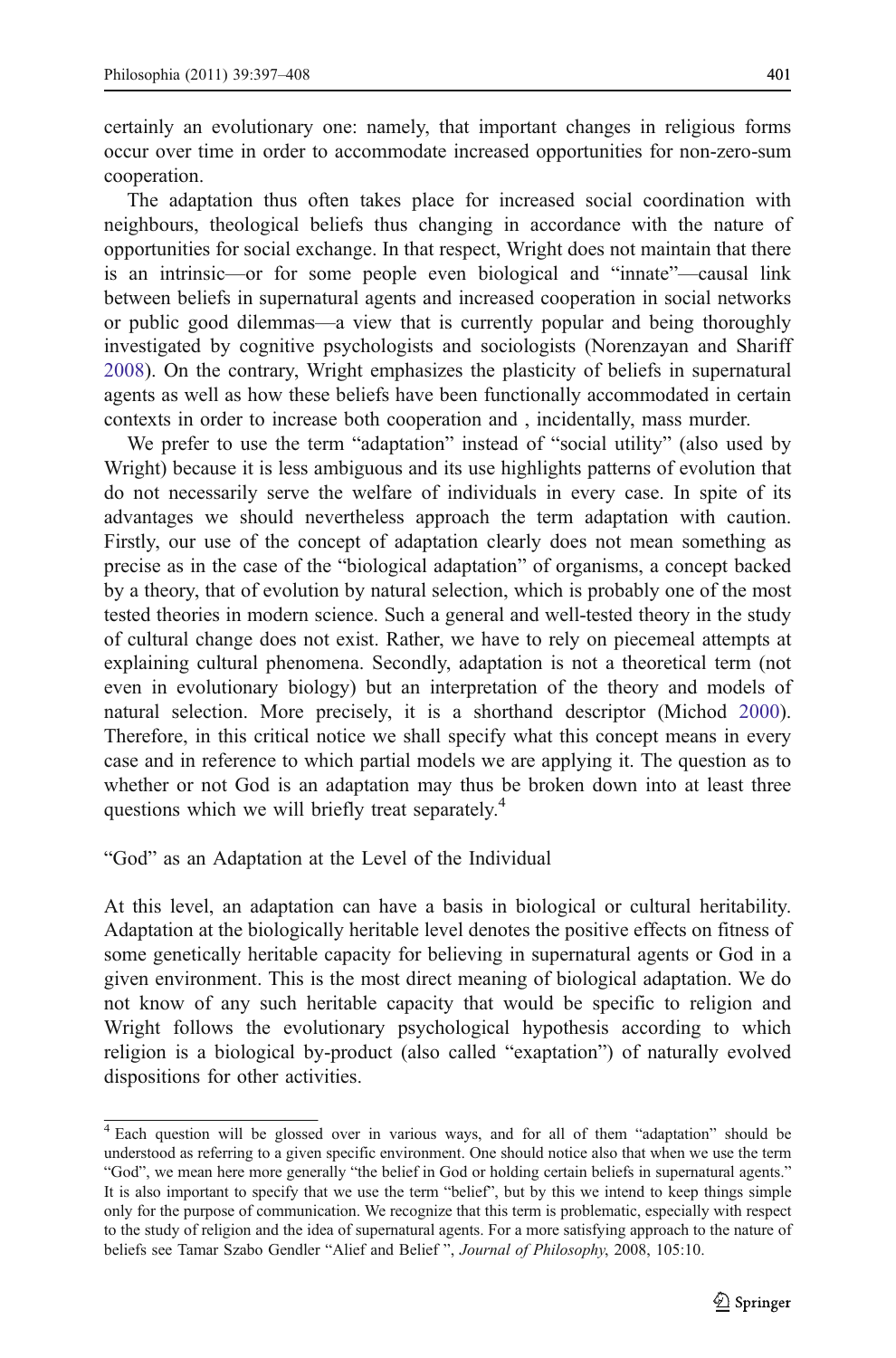On the other hand, adaptation "at the cultural level" means that adopting certain cultural beliefs can have a positive effect on individual fitness on a culturally heritable basis—those who adopt the religious ideas in question will increase their biological survival or reproduction in a given environment. If we look for actual adaptation at the level of the individual human we may ask for instance the question that appears on the website for the promotion of Wright's book, namely: "Did shamans have more sex?" This is an empirical question and certainly a difficult one to test! Wright is able to cite abundant ethnographical evidence suggesting that, more often than not, the answer may have been positive. Of course, other putative benefits to individual fitness which are less directly related to reproduction have been posited. For one thing, Shamans already had their means of subsistence assured for them most of the time despite various risks incurred by them: For shamans who made obvious mistakes would not have continued to receive free food much longer.

Another case could be the hypothesis that has been advanced by some scholars linking features of certain religions with specific forms of physical comfort that may also promote biological fitness. Take for example certain cures achieved by selfsuggestion— a therapeutic practice that shamanism and other forms of religion sometimes offer (McClenon [2002\)](#page-11-0). Again, this is a controversial matter in need of further empirical testing. More generally it can be argued that it is not always clear that religion compensates for the fears and anxieties that it generates, at the level of the individual (see Atran [2002\)](#page-11-0). In all cases, this depends on a given environment, in so far as transmitted cultural items that are adaptive in one context may not be adaptive in another. In this sense one can possibly observe instances of cultural lag and mismatch (Nisbett and Cohen [1996\)](#page-11-0). And in the opposite adaptive direction, we could in principle observe the construction of cultural niches to compensate for other relatively maladaptive cultural practices (Odling-Smee et al. [2003\)](#page-11-0).

#### "God" as an Adaptation for its Own Cultural Spread

Today there are more than 10,000 different religions in the world, with approximately 1000 new cults being created every year. Some of these religions are very young, others are quite old. Cults appear and disappear. Recently, Richard Sosis (Sosis and Bressler [2003\)](#page-11-0) reviewed anthropological evidence showing that among utopian communities founded in the United States in the 19th century, religious communes were more likely than secular communes to survive for a longer period of time. Sosis points to certain features of the social organization of these communities. Anthropologist Pascal Boyer, studying the memory and cognitive inference systems that bias the formation of religious beliefs, has written that in the selective retention of beliefs in the supernatural, many are called but few are chosen (Boyer [2002\)](#page-11-0).

This allows for the study of the various mechanisms of selective retention and transmission of this abundance of religious ideas. Theoretical models dealing with the differential survival of cultural units in selective environments are scarce (but see Boyd and Richerson [1985](#page-11-0)). In order for such a system of cultural transmission to evolve in a Darwinian fashion it should score high in certain relevant dimensions, such as the fidelity of transmission, the stability across different environments of the property that confers fitness, and the smoothness of the fitness landscapes (see Gray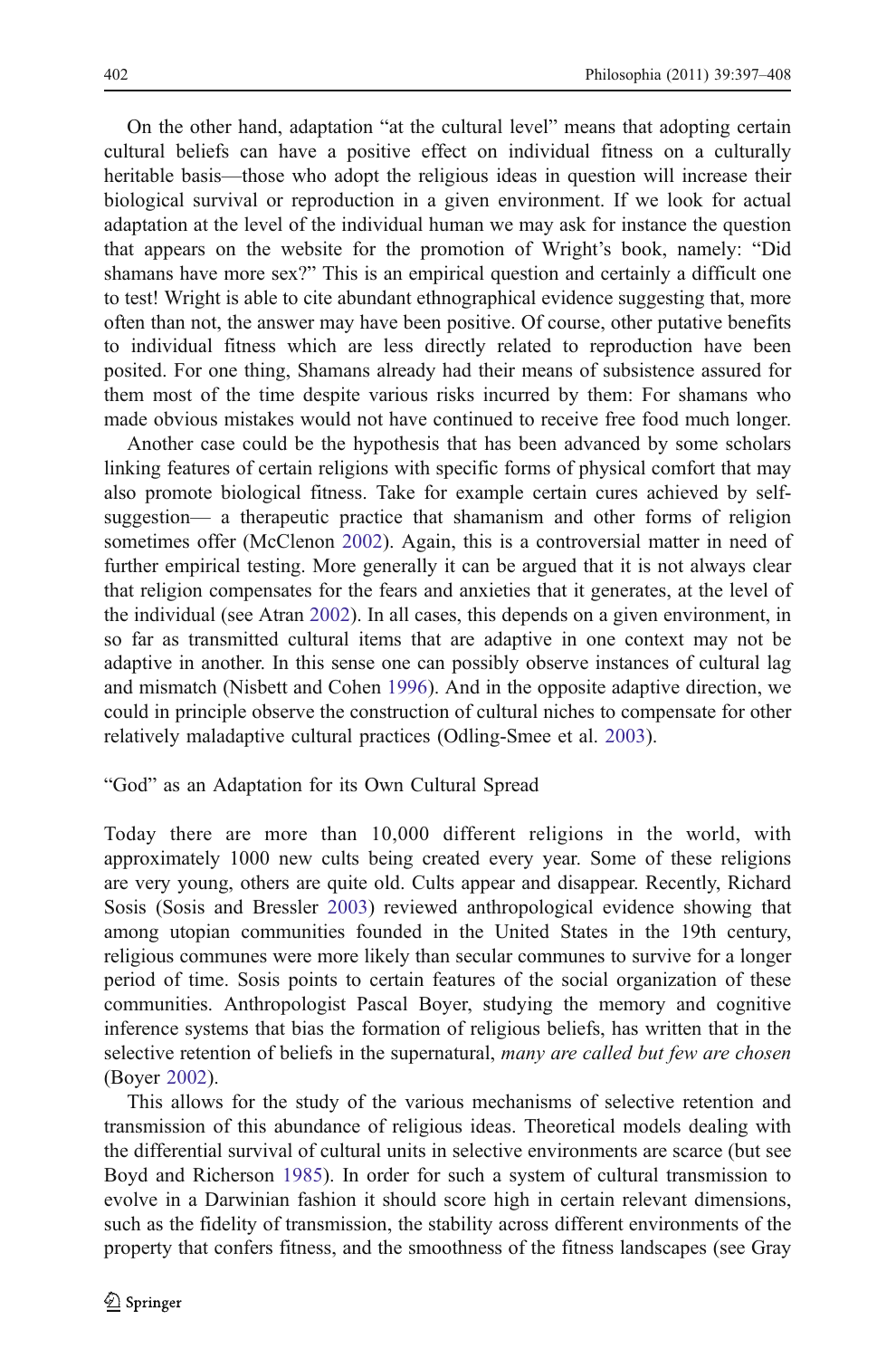et al. [2007](#page-11-0)). If our "God concepts" or cultural beliefs score high on these characteristics we could then expect a population of beliefs to evolve in adaptive ways. Methodological criteria are needed to distinguish the origin of the observed distribution from other plausible mechanisms such as "cultural drift" (Lieberson [2000\)](#page-11-0). In certain cases, something that can be equated with "selective processes" will be an important force in its evolution (Richerson and Boyd [2005](#page-11-0)).

In Wright's view, much as in the discipline of Human Behavioral Ecology, most cultural features of religion are the way they are because of the perceived effects they have on individual agents and because of what agents can do with these beliefs. However, in Wright's account cultural history matters the most. His case study of the belief in a retributive heaven is an example of this phenomenon. Retributive afterlife is a religious feature that was popular already in the Roman Empire at the time of the rise of the cult of Jesus. Such a belief in religious retribution in the afterworld was present through the spread of the cult of Osiris (or its Greek version, Serapis) through much of the geographical area in which Jesus' disciples aspired to spread their cult. In Wright's view, the rise of such a doctrine was only made possible due to the social and psychological environment created by larger and increasingly moralistic post-neolithic societies. This specific set of religious features was thus responding to the previous moralistic turn and to the fears promoted by, earlier religious views. This is a matter of cultural "arm races", i.e., variants of some form of belief that continuously accommodate to the changes and competition in the pool of other cultural beliefs. Paradoxically, only in this pre-existing population structure could different cults, such as that of Osiris or certain post-Pauline versions of Christianity, compete during the course of their evolution for these particular features of the retributive afterworld. A lesson to be learned from Wright's approach is that history is a crucial feature of any cultural evolutionary account and must not be evacuated.

#### Is God an Adaptation at the Level of the Group?

Claims about group-level adaptations are tricky. Much of the disagreement today about their existence is semantic. Here, "group" can mean a given, genetically mixed group with little migration. For the purposes of this review we need not dwell unnecessarily on this possibility—given its controversial nature—for we have already clarified that Wright's analysis is not about biological adaptations for religion. People's minds need not have biologically coevolved with a past religious environment (as in some of Daniel Dennet's hypotheses concerning the domestication of the human mind by religious ideas (Dennett [2006\)](#page-11-0). Such a scenario constitutes a form of gene-culture coevolution (Bowles et al. [2003\)](#page-11-0) that could have moulded human minds and made them more receptive to religious ideas, even those ideas that are detrimental to individual fitness. However, the evidence pointing in that direction is rather scarce. Indeed, many religious ideas are already artefacts more or less tinkered to fit our minds and stimulate our motivational systems. As it appears clearly in Wrights' account, these religious ideas are also flexible enough to accommodate the social ambitions of shamans, prophets and social reformers alike.

Another possibility is that certain beliefs in God benefit from the survival and reproduction of cultural groups in certain contexts. The so-called cultural group is a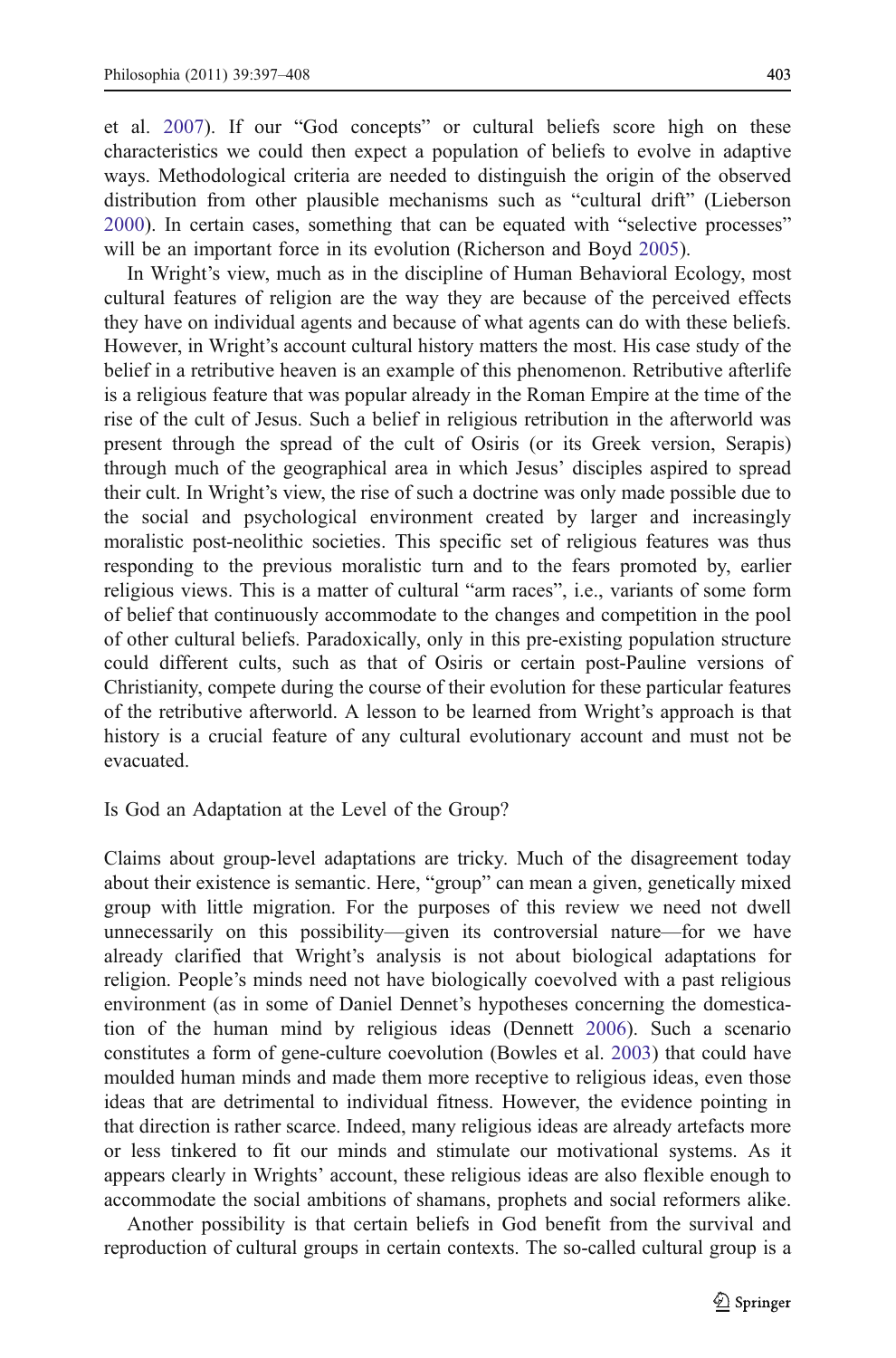rather fuzzy entity, which makes this idea difficult to test. It could be defined as the lineages of individuals which are relatively more connected with each other around certain cultural conformities and certain conventions of coordination (Boyd and Richerson [2002\)](#page-11-0). Functionalists frequently rely on the benefits that a given behaviour has for the group as a whole, and indeed some biologists and economists have recently defended the theoretical possibility of "cultural group selection".<sup>5</sup> There are few quantitative studies on this important subject. Yet, we know through the case study of Soltis et al. [\(1995](#page-11-0)) on group formation, extinction and cultural change in the ethnographic reports of New Guinea that, even with respect to special conditions including frequent warfare, rates of group extinction were usually lower than what would have been expected for cultural group selection to be an adaptive force over the course of brief historical time periods. Nevertheless, cultural group selection could still be a plausible mechanism for periods ranging over several centuries or millennia. In that respect D. S. Wilson (Wilson [2003](#page-11-0)) has already argued that several features of Judaism and the Balinese water-temple religion could be adaptations at the level of the cultural group. Under some models, the population mechanism by which cultural group adaptation occurs need not be one of active competition between groups, but rather one of either differential adoption by some individuals of ideas or cultural elements that are more influential in other groups, or of emigrants "voting with their feet" for the most persistent cultural group (see Boyd and Richerson [2009](#page-11-0) concerning this last theoretical possibility).

Briefly, for a behaviour to be "group-selected" it naturally needs to be groupbeneficial. However, the relation that the behaviour has with the individual that reproduces it can be more nuanced. In a first approximation, the behaviour could be negative or detrimental to individual fitness while being positive for the group  $(-/ +)$ . Or it could be positive for the individual and positive for the group  $(+/+)$ . This last category of behaviours corresponds to collaboration or coordination practices—e.g., deciding together that it is better if we all drive on the right (or left) side of the road. The first category of behaviours is more difficult to identify. It could be argued that historically if some cultural beliefs ever succeeded in convincing people to act clearly against their genetic interests, it would be a rare case of active—and sometimes temporary—indoctrination, coercion or a form of deception. This view does not suppose that humans always maximize their fitness, but simply that they act through decision systems which evolved to that end and also, possibly, to counterbalance the effect of "dangerous memes" and exploitation. Consider for instance the early evolution of religion according to the kleptocracy theory that Jared Diamond has proposed for the origin of Neolithic theocracies. According to Diamond ([1997\)](#page-11-0), true state religions only emerge when a central authority co-opts pre-existing supernatural beliefs to set up a pyramid scam. Supernatural beings, in this case, can be seen as means to reinforce the power of kleptocrats (the ruling elite). According to this model certain people, most notably poor peasants and slaves, are exploited and made to believe a certain system of religious ideas that

<sup>5</sup> Interestingly, although much of Wright's account can be said to be functionalist in thrust, he does not solicit the cultural group selection explanation explicitly and indeed surprisingly he relegates David Wilson's cultural group-selectionist approach to a few words on note 2 of the appendix at the end of the book.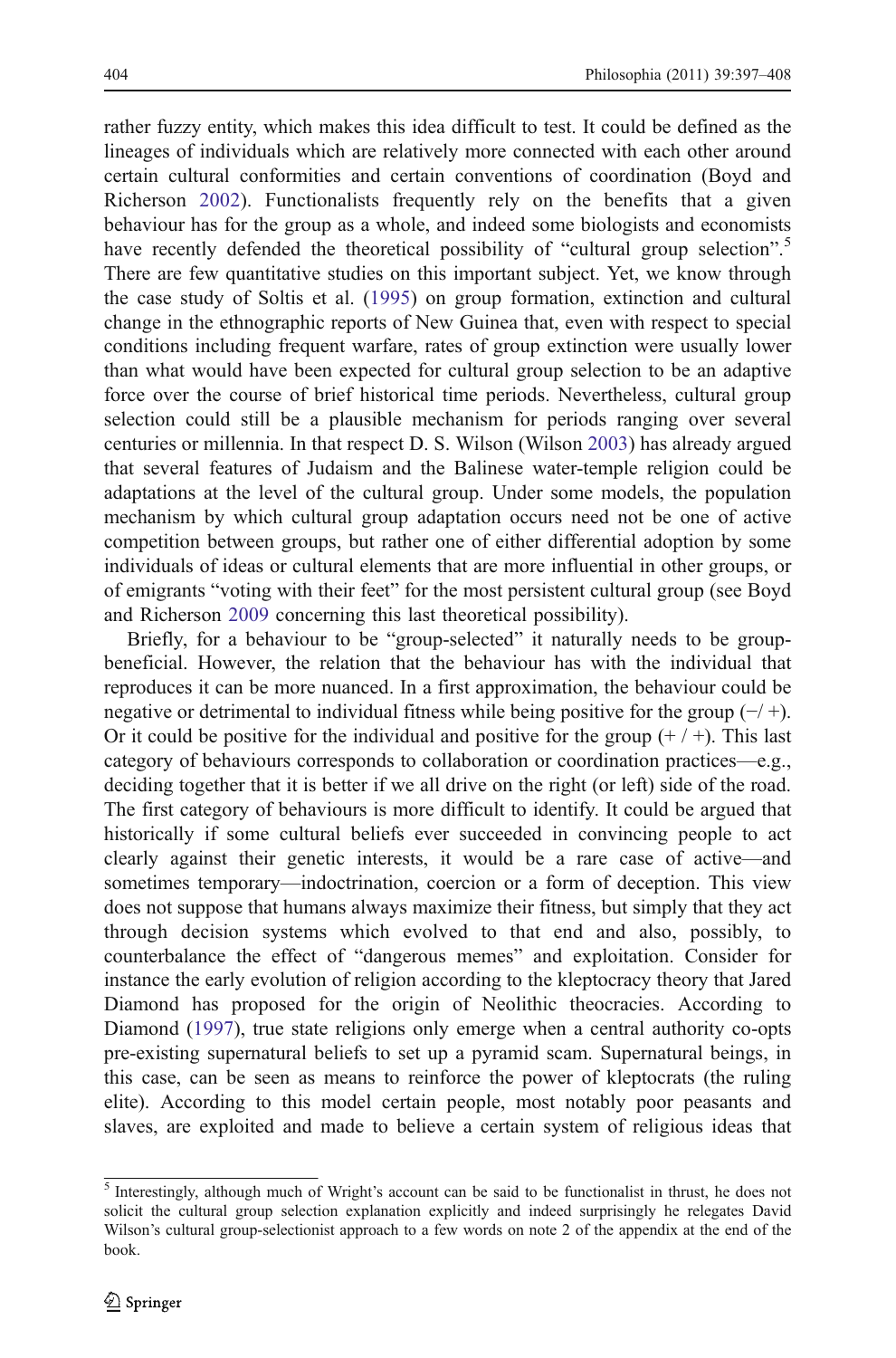mainly benefit the powerful. In this type of society it is almost guaranteed that the elite have better health and more children (see Betzig [1986\)](#page-11-0) than the lower classes. Yet in fact they can also be said to play an asymmetric coordination game where even though peasants play the worst role, they in fact succeed better than huntergatherers and nomad societies outside their cultural group.

But if that partial coordination game is a usual pattern in the spread of religious beliefs in human groups, does Robert Wright's explanation mean that, in the end, people adopt gods in the same way they adopt driving on the right or left-hand side of the road? Sometimes the social logic depicted by Wright of increased non-zerosum relations suggests such arbitrary choices of coordination devices. But arbitrariness is relative. This can be seen through Wright's description of what he calls "internal checks" and "external checks" in the cultural evolution of divine attributes. He emphasizes how individuals will sometimes base their acceptance of or consent to a given religious view in accordance with their own rationality as much as with their psychological biases. He advances a type of coalitionary model according to which religious beliefs can be transformed in their different historical environments to benefit the people who provide religious services (prophets, theologians, theocrats, etc.) at least as long as these services are well accepted in their market of believers and coreligionists. Thus, for instance, he demonstrates how the rise of Jewish monotheism was linked to the actions of "Yahveh-alone" theologians who succeeded in enforcing the association between foreign gods and the cosmopolitan ruling elites after this latter group had alienated the lay people. Also of note is the element of group competition referred to by Wright in terms of "external checks." All in all, Wright's account accommodates some of the virtues of the cultural group selection model (external checks) as well as the coalitionary and psychological model (internal checks).

In summary, Wright's account is one in which the notion of adaptation is relevant and central. It is fair to say that there is no one general theory but rather several models under which one could affirm that a religious artefact is an "adaptation" or a by-product ("exaptation"). It seems clear that crucial tests, including quantitative studies, should be devised more often to advance these debates. In that respect, and since an important part of Wright's book is about the adaptive advantages of monotheism, we were surprised that he did not mention some of the data that seems to link the so-called "high gods" and "moralizing gods" with large-scale or resourcescarce societies. Using the Standard Cross Cultural Sample (SCSS), a large database of mostly preindustrial societies, Snarey ([1996\)](#page-11-0) showed that belief in "high moralizing gods" is positively correlated with resource scarcity. And using the SCCS and EA (Ethnographic Atlas), Roes and Raymond ([2003\)](#page-11-0) have shown that larger societies are more likely to have so-called "moralizing gods." The times seem ripe for more studies of this kind (Atkinson and Bourrat [in press\)](#page-11-0).

## Darwinian Higher Purpose?

To conclude, we would like to raise some points concerning two different (and in Wright's book interrelated) claims that are by their very nature particularly controversial for the reader of Philosophia.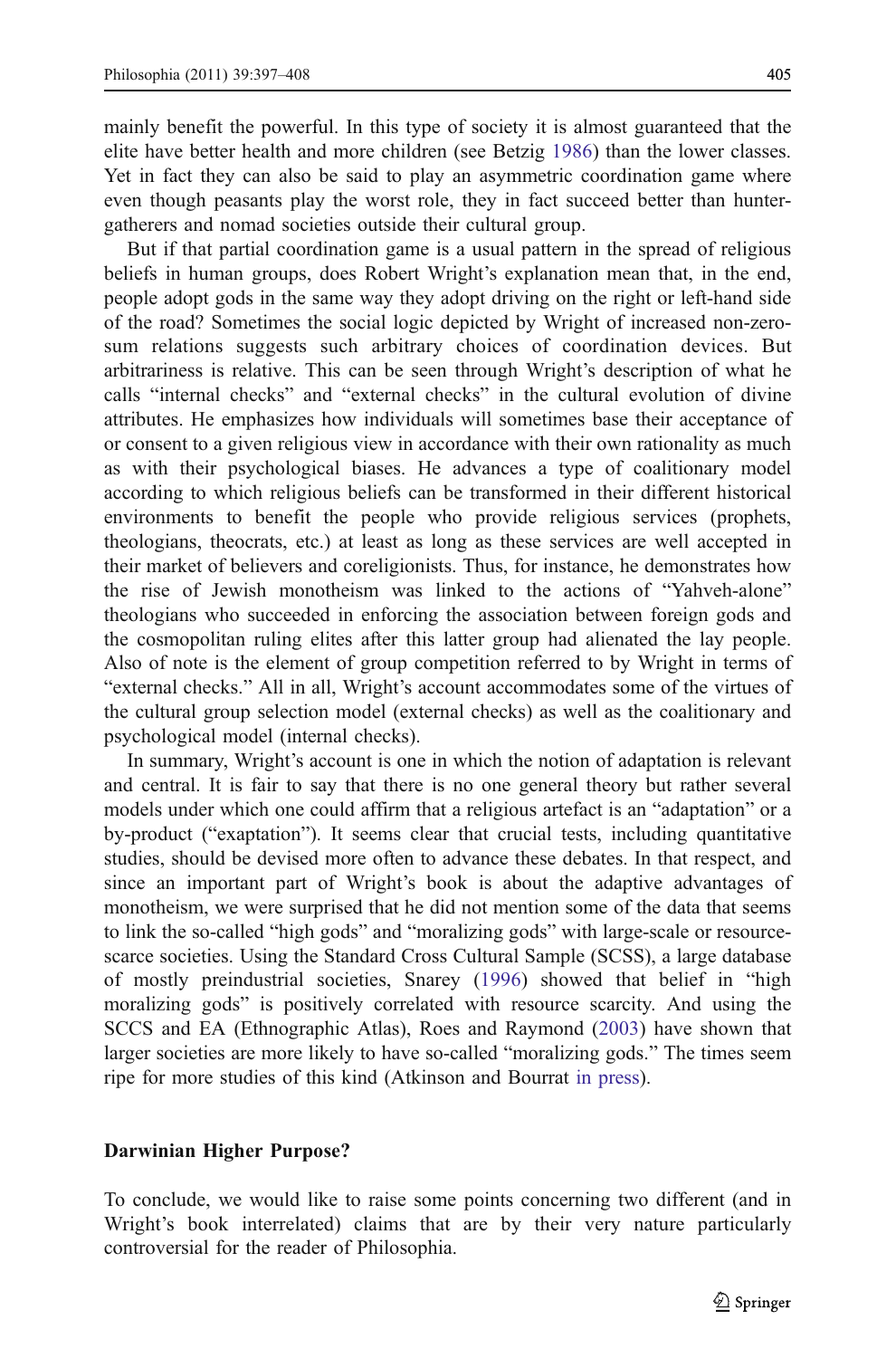- Thesis 1: Biological and social evolution exhibit direction over vast periods of time and tend towards increased cooperation for which religion has played an important role.
- Thesis 2: This direction can be seen as evidence of a higher purpose promoting the expansion of the moral circle.

Unfortunately, it would be impossible to treat with due attention these two farreaching statements in the framework of this book review; however, a few epistemological remarks are nevertheless in order. The first thesis is mainly developed in Wright's previous book, Nonzero and states that human history exhibits a direction or a pattern over time. Wright is thus a firm contemporary exponent of social evolutionism—the scientific hypothesis which affirms that there is a direction of change on certain given parameters in human societies. In the same vein, the history of religion cannot be said to be "one damn thing after another." Rather, the author asserts that there is evidence for an analogous pattern of increased/ enhanced moral commitment towards other fellow humans. Opposed to those who support theses of "radical contingency" in evolution, Wright seems to believe that if one were to rewind the tape of biological and cultural evolution and replay it, the result would be very similar with respect to a number of parameters. He points to the tendency of evolution (both biological and cultural) to maximize non-zero-sum interactions in the long run.

Yet Wright departs further from the social evolutionist thesis when he argues against Steven Weinberg's idea that modern science yields the picture of a "pointless" universe where the moral order "is something we impose." Wright, on the contrary, aims to re-establish teleology in the universe and he does this basically through a finalistic stance on biological evolution. The author affirms that "you might say that the evolution of the human moral equipment by natural selection was the Logos at work during a particular phase of organic aggregation (p.455)". In his view it would be closer to the truth to say that the moral order was out there in the form of opportunities for non-zero-sum relations and that we adapted to it through biological and cultural evolution. To be fair, Wright does not say that a Logos, instead of natural selection, produced the psychological equipment of humans. In fact he acknowledges that the evolutionary explanations presented in his book need not suppose anything other than the material objects that are part of the biological sciences or the political facts to which he often refers in the context of the cultural evolution of theological stances. Furthermore, the question concerning whether or not biological evolution tends to maximize non-zero sum configurations in the long run as a way of promoting fitness can be defended scientifically. However, the quasireligious astonishment Wright brings to the question, as well as the philosophical use that he makes of this idea, reminds us rather of the tautological nature of the closely related "anthropic principle." Scientific evolutionary biology proceeds by showing how organisms adapt by natural selection and certainly not by speculating on how natural selection is adapted to a specific form of organisms (Maynard Smith and Szathmary [1996\)](#page-11-0). A similar concern could be raised about Wright's perspective on cultural evolution. Adopting a teleological stance can certainly lead to astonishment in some cases , but this is scientifically superfluous. It should also be noted that in spite of the great body of evidence in favour of convergent evolution (Morris [2003\)](#page-11-0),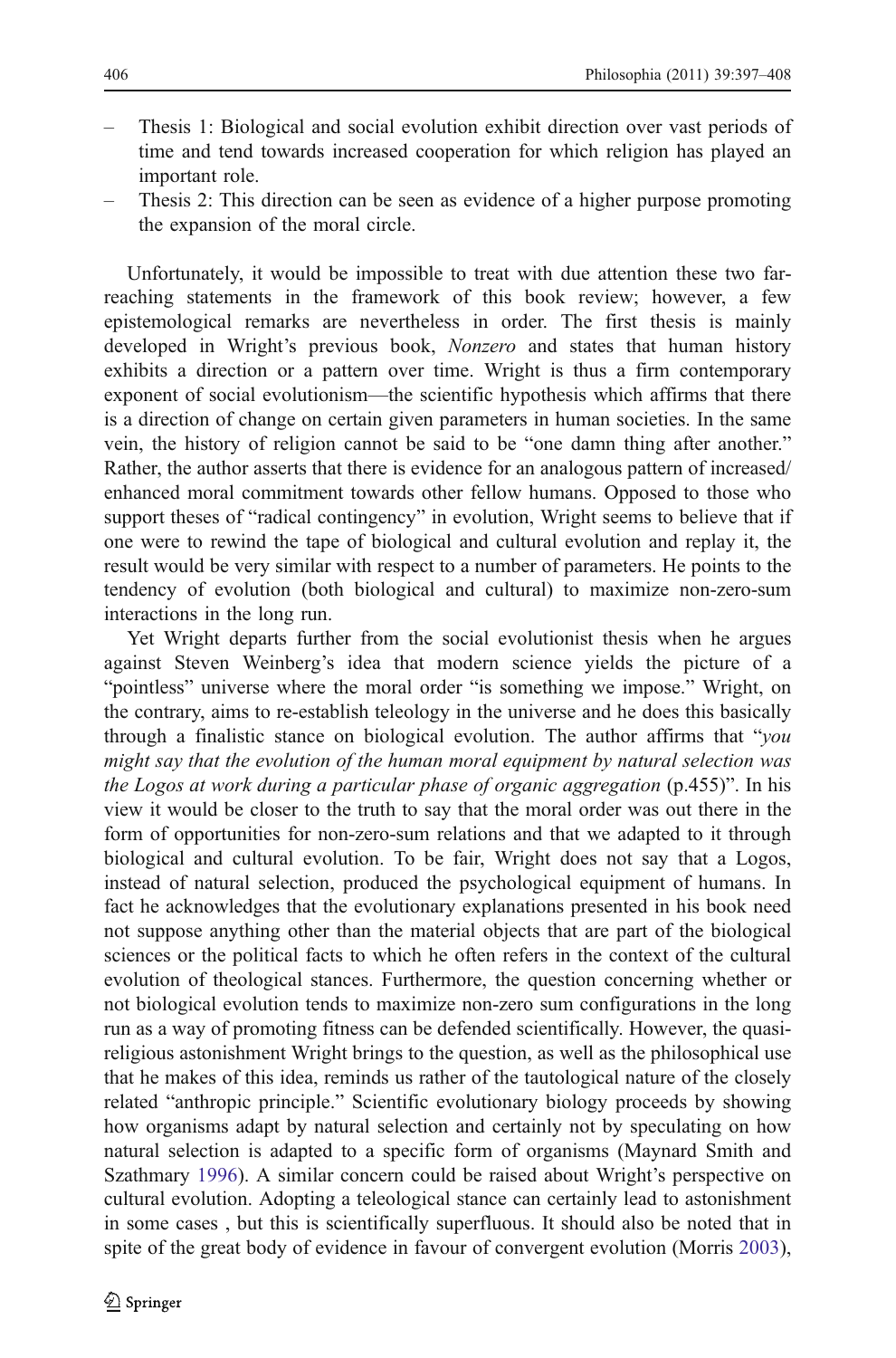we do not presently have at our disposal the evidence required in order to draw conclusions about the likelihood of the development of intelligent life like us. Going beyond the tautology according to which the universe exists in such a way that it made human and biological non-zero-sum interactions possible is clearly trespassing on the domain of science. Assessing the improbability of life and the conditional probability of humans once life exists is not something we can do in an uncontroversial way. In spite of much evidence in favour of convergent cultural evolution throughout history, we cannot argue in a convincing fashion about the conditional probabilities of human cultures developing as they did given the initial state of the universe . In addition, it could be argued that the very idea that a specific point of human history constitutes the final cause of some laws of nature is perplexing. From the point of view of causality or teleology it is difficult to see how one position could be privileged over others.

Another similar point involves the extent to which cultural change should be oriented toward the good in the long run thus coinciding necessarily with "the moral arrow" as expressed by Wright. After all, love and compassion are not the only possible, naturally evolved emotions that culture can recycle again and again for situations of violent zero-sum relations: Anger, hate and other emotions are equally viable candidates. Wright does not ignore the obstacles to the realization of nonzero-sum opportunities, such as the ability to recognize these very situations, the aforementioned emotions or the problem of trust in interactions that require it. Yet in our opinion, it could be said that Wright diminishes the importance and generality of such situations in which even if there is a range of non-zero-sum interactivity, there is still room for oppression and exploitation. And more pessimistically, we are not convinced that some evolutionary stable equilibrium cannot include domination of one party over another. It can be argued for instance that certain implicit and explicit attitudes of some group members towards minorities or marginalized groups are motivated by the self-interested aim of maintaining them in a position of inferiority. Consequently, we would be very reluctant to say that the ensuing cultural and religious configuration would be one that shows "the arrow of moral development." Perhaps it would be more charitable to interpret Wright as arguing that the arrow of moral development is a final cause of the laws of social evolution among others. Still, we disagree with the basis and some of the connotations of the implicit idea that there is something like moral niches out there in the universe to be filled by populations of intelligent beings. In fact, it would be more precise to say that populations in the process of their evolution transform their niches (Lewontin [2000\)](#page-11-0), and although some niches may be convergent with others, chance and individual creativity still have a role to play here, an effect that is not necessarily cancelled in the long run. Wright's case for an "external" moral order is well argued and deserves serious consideration. Yet we simply do not know how to reliably quantify the importance of so called "niche effects" and "chance effects" in such an evolution, and we would consider it premature to evacuate the importance of any of these two inseparable features.

By focusing on religious forms as a clue to the problem of human altruism and cooperation, Wright makes an important contribution to placing religion in the forefront of the priorities of scientific research. This is a well-deserved place for an important issue. The Evolution of God also changes the general contemporary mood